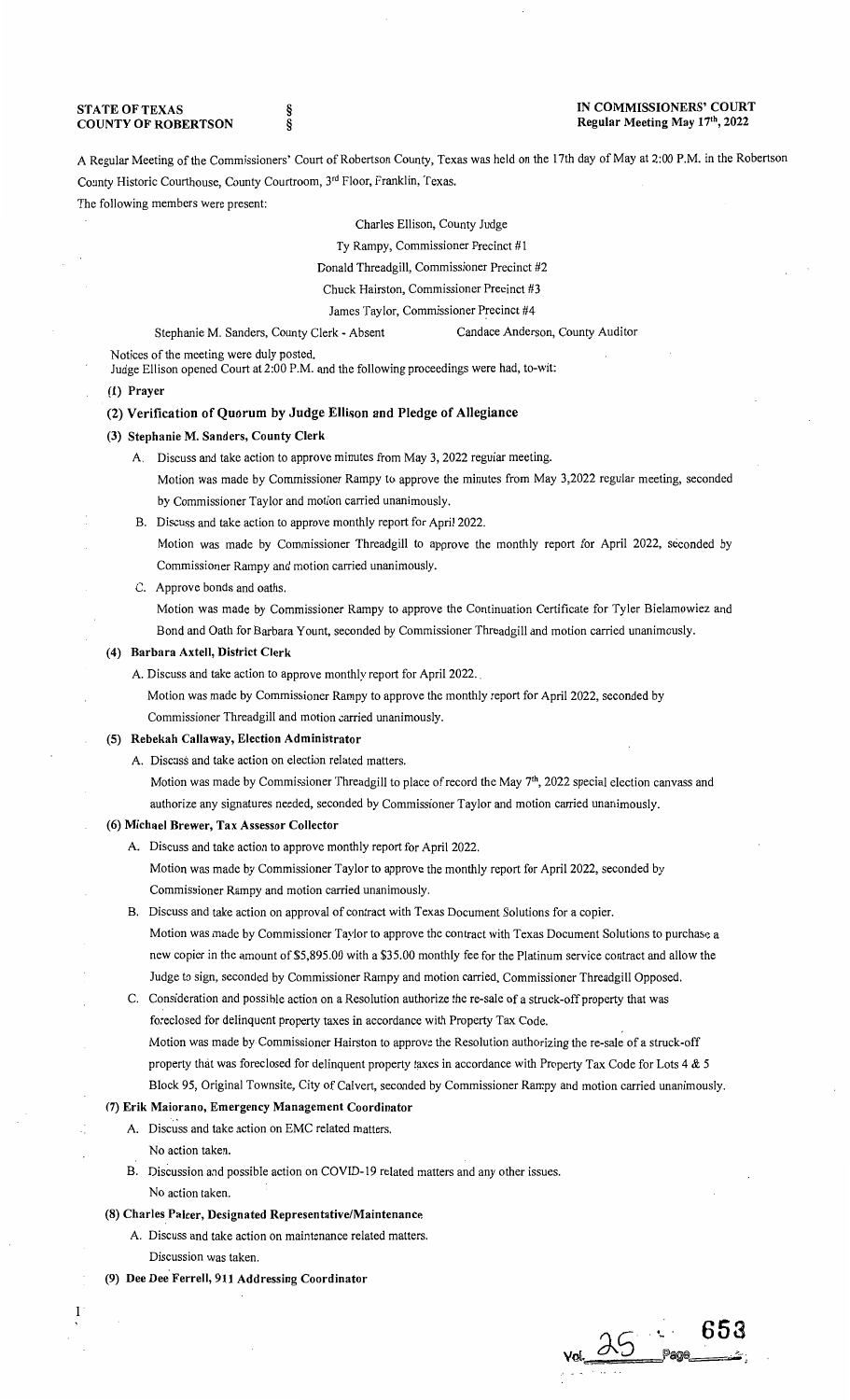A. Discuss and take action on naming a private road off of N FM 46 in Precinct 1 - Windy Hill Ranch Road. Motion was made by Commissioner Threadgill to approve naming a private road off of N FM 46 in Precinct 1- Wind Hill Ranch Road, seconded by Commissioner Rampy and motion carried unanimously.

## **(10) Chuck Hairston, Commissioner Precinct 3**

A. Discussion and possible action on approval to start two (2) years of maintaining two (2) private roads to county standard.

Motion was made by Commissioner Threadgill to approve to start two (2) year maintaining on two (2) private roads on Broken Branch Court and Falling Oak Court in the Wild Wood Forest Subdivision effective May

171 h, 2022 and authorize the Judge to sign, seconded by Commissioner Hairston and motion carried unanimously.

# **(11) James Taylor, Commissioner Precinct 4**

- A. Discuss and take action on approval to purchase a new tractor.
	- Motion was made by Commissioner Threadgill to allow James Taylor, Commissioner Precinct 4 to purchase a John Deere 5100 E Cab Tractor with a \$15,000 trade in value on a farm-all tractor 80 with a purchase amount of \$46,383.31 and authorize any signatures needed, seconded by Commissioner Rampy and motion carried unanimously.

#### **(12) Charles L. Ellison, County Judge**

- A. Discuss any budget related matters or county business.
	- Motion was made by Commissioner Hairston to set a special Commissioners Court meeting on May 23rd, 2022 at 2pm, seconded by Commissioner Taylor and motion carried unanimously.
- B. Discussion and possible action on new Sheriff's Office & Jail, construction related matters and any other issues. No action taken.
- C. Discussion and possible action on Courthouse Security related matters and any other issues. No action taken.
- D. Discuss and take action on approval of Resolution to add Procurement Policies and Procedures to cover compliance with 2CFR200 for the ARP Grant.

Motion was made by Commissioner Rampy to approve the Resolution to add Procurement Policies and Procedures to cover compliance with 2CFR200 for the ARP Grant, seconded by Commissioner Taylor and motion carried unanimously.

- E. Discuss and take action to place of record Proclamation Recognizing the Wheelock School and the Friends of the Wheelock School House Texas Historical Commission Marker and Dedication - April 30, 2022. Motion was made by Commissioner Threadgill to place of record the Proclamation Recognizing the Wheelock School and the Friends of the Wheelock School House Texas Historical Commission Marker and Dedication - April 30, 2022, seconded by Commissioner Rampy and motion carried unanimously.
- F. Presentation of review from James Quinto with Texas Public Foundation, Gina VanDik & Wallace Johnson: evaluation of the Notice of Funding Opportunity for the Department of Transportation Multimodal Project Grant. Presentation was made.
- G. Discussion and possible action on Notice of Funding Opportunity for the Department of Transportation's Multimodal Project Discretionary Grant (application due by May 23, 2022). No action taken.
- H. Discuss and take action on County Bum Ban. No action taken.

## **(13) Candy Anderson, County Auditor**

A. Discuss and take action on approving budget adjustments and/or amendments, credit applications and/or lease Purchase agreements, and/or cell phone allowance agreements.

Motion was made by Commissioner Taylor to approve the budget adjustment for Tax Office (see attached adjustment), seconded by Commissioner Rampy and motion carried unanimously. Motion was made by Commissioner Threadgill to approve the budget adjustment for Road & Bridge Pct 3 (see attached adjustment), seconded by Commissioner Rampy and motion carried unanimously. Motion was made by Commissioner Threadgill to approve the budget adjustment for Road & Bridge Pct 4 (see attached adjustment), seconded by Commissioner Hairston and motion carried unanimously. Motion was made by Commissioner Hairston to approve the budget adjustment for Road & Bridge Pct 2 (see attached adjustment), seconded by Commissioner Rampy and motion carried unanimously. Motion was made by Commissioner Taylor to approve the budget adjustment for Road & Bridge Pct **1**  (see attached adjustment), seconded by Commissioner Hairston and motion carried unanimously.

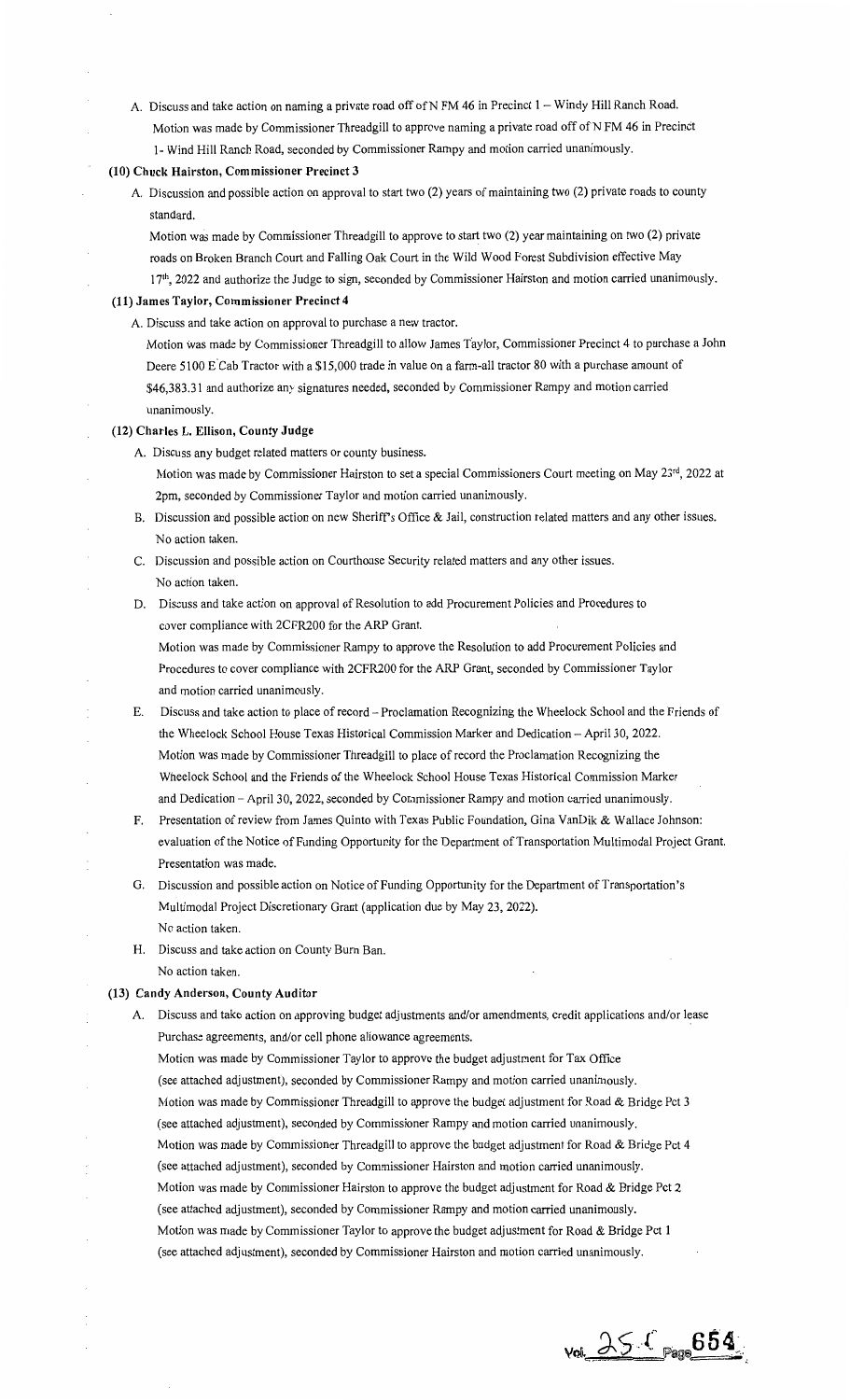B. Settlement of Accounts: Discussion, consideration and possible action to settle and pay all accounts against the county as per Texas Local Government Code Section 115.021

Motion was made by Commissioner Threadgill to approve the travel request for Erik Maiorano for the TDEM Conference in the amount of\$1308.28, seconded by Commissioner Rampy and motion carried unanimously. Motion was made by Commissioner Threadgill to refuse the reimbursement from the Sheriff's Office in the amount of \$18.00, seconded by Commissioner Hairston and motion carried unanimously.

Motion was made by Commissioner Rampy to approve the accounts payable invoice in the amount of \$406,548.59, seconded by Commissioner Threadgill and motion carried unanimously.

C. Discuss and take action on approving the removal of unused HOT funds from the list as per request from Historical Commission.

Motion was made by Commissioner Threadgill to approve the removal of unused HOT funds from the list as per Request from Historical Commission in the amount of \$14,687.44, seconded by Commissioner Rampy and motion carried unanimously.

## (14) Executive Session

A. Closed meeting (Executive Session) pursuant to Section §551.071 of the Texas Government Code - Consultation with Attorney

Discussion with attorney regarding a matter in which the duty of the attorney to the governmental body under the Texas Disciplinary Rules of Professional Conduct of the State Bar of Texas conflicts with Texas Government Code Session 551 - Open Meetings Act; or discussion with attorney regarding a matter of contemplated litigation or a settlement offer or both; to wit: \_NONE \_

- B. Announcement of time and date closed meeting (executive session) for this matter and reconvene in open session. No action taken.
- C. The Robertson County Court reserves the right to adjourn into Executive Session at any time during the course of this meeting to discuss any of the matters listed above as authorized by the Texas Government Code Sections 5 51. 071 (Consultation with Attorney), 5 51. 072 (Deliberations about Real Properties),

551.073 (Deliberations regarding Gifts and Donations), 551.074 (Personnel Matters), 551.076 (Deliberations regarding Security Devices or Security Audits), and 551.087 (Deliberations regarding Economic Development Negotiations)

#### (15) Reconvene into Regular Session

- A. The Robertson County Commissioners' Court will reconvene in a public meeting to discuss and take action on -related matters.
	- No action taken.

#### (16) Adjourn

Motion was made by Commissioner Rampy to adjourn, seconded by Commissioner Threadgill and motion carried unanimously.